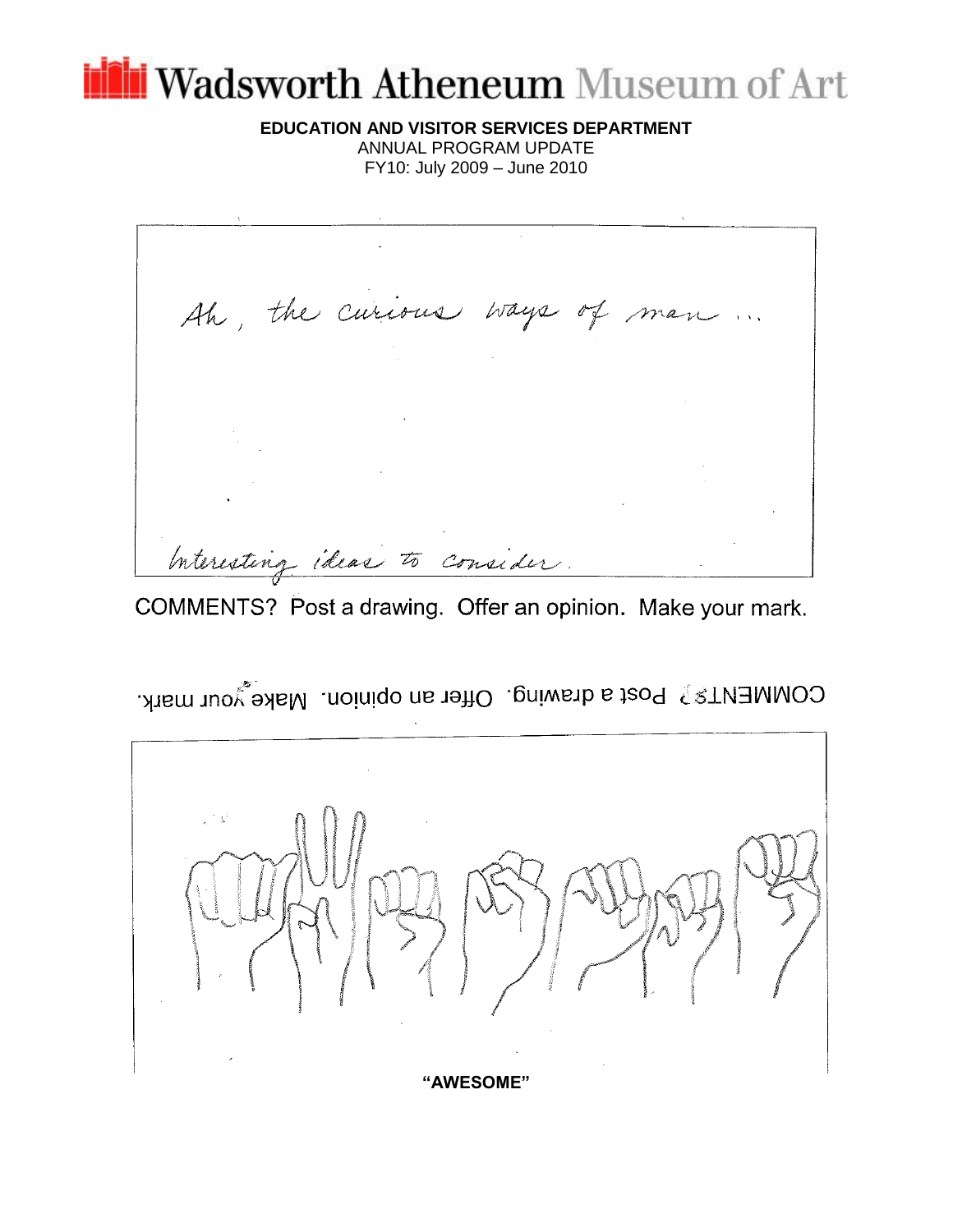The Education and Visitor Services Department continued to create meaningful museum experiences for visitors of all ages. With visitor comments in hand from the Community Engagement Initiative ChatBacks, two new cross-departmental groups were formed this year. Making the visitor experience paramount is the goal of the Customer Care team being chaired by Susan Carey. Creating innovative interpretative strategies for the 2013 reinstallation of the galleries is the goal of the Interpretative Planning team being chaired by Director of Education Johanna Plummer. At the beginning of this fiscal year, the Department underwent a significant reorganization with the elimination of the Education Assistant position and the creation of a new professional position, Assistant Museum Educator for Community Programs, which was filled by Emily Pacini in February.

Public Programs remained robust and included a variety of lectures, screenings, conversations, Sunday Serenades, Gallery Talks and Guide by Cell audio tours offered in conjunction with special exhibitions and collections. Three Community Days were presented this year and the MLK Jr. "Picture Your Dreams" event in January attracted 1,555 visitors – the largest attendance on record at a Community Day since 2002. The 37<sup>th</sup> annual Hartford Youth Art Renaissance Exhibition showcased artwork created by Hartford Public School students in May-June with a newly offered scholarship to the Hartford Art School's Summer High School Visual Arts program presented to the portfolio award winner. At the college level, this year's Internship Program placed 48 interns from 24 universities in eight departments and interns volunteered approximately 5,000 hours to the Museum. Additionally, the docents served 16,274 Museum visitors on guided tours this year. In November the Goodwin Medal, awarded to those who have served the Wadsworth Atheneum with exceptional loyalty and dedication, was accepted by Docent President Eleanor Blake on behalf of the Docent Council. It was an extraordinary conclusion to the Docent Council's 40th anniversary year.

Several new programs were created, funded and implemented this year in the Education Department. The Connections Gallery launched in October as a new interpretative space in response to visitor comments about making our collections more relevant to their lives. The second installation opened in February with a collaboration between the American School for the Deaf (ASD) and the Wadsworth Atheneum celebrating ASD co-founder Laurent Clerc. Presented in conjunction with *Reunited Masterpieces*, the installation featured portraits of Laurent and Eliza Clerc by Charles Willson Peale. Also launched in October was Last Saturdays for Families in response to visitor requests for more family programming. In addition to free admission from 10am – 1pm, programming offered artist-led activities, storytelling, parades, music, exhibition tours, art making demonstrations, an interactive light show, dance performances, films and docent-led tours which nearly doubled attendance on Last Saturdays. Finally, Museum on the Move was developed in response to comments that visitors want to see the Museum out in the community. The pilot is a six-part outreach program that promotes state standards in language and visual arts as part of the Hartford Performs Initiative, a new program developed by the Hartford Public School Art Task Force co-chaired by director Susan Talbott. Two hundred and seventy fourth grade Hartford Public School students participated in lessons that focused on providing opportunities for students to use the Museum's American art collection as the catalyst for the development of their descriptive writing skills.

#### **PUBLIC PROGRAMS**

#### **Lectures**

7 programs / average attendance: 92

Programs included: the Emily Hall Tremaine Lecture in Contemporary Art by artist Mark Dion 10/1 (102); a talk by artist Eve Sussman followed by a screening of *The Rape of the Sabine Women* 10/22 (90); a lecture "Through Rembrandt's Eyes" by National Gallery of Art curator Arthur Wheelock 11/12 (158); a conversation with artist Christian Jankowski and curator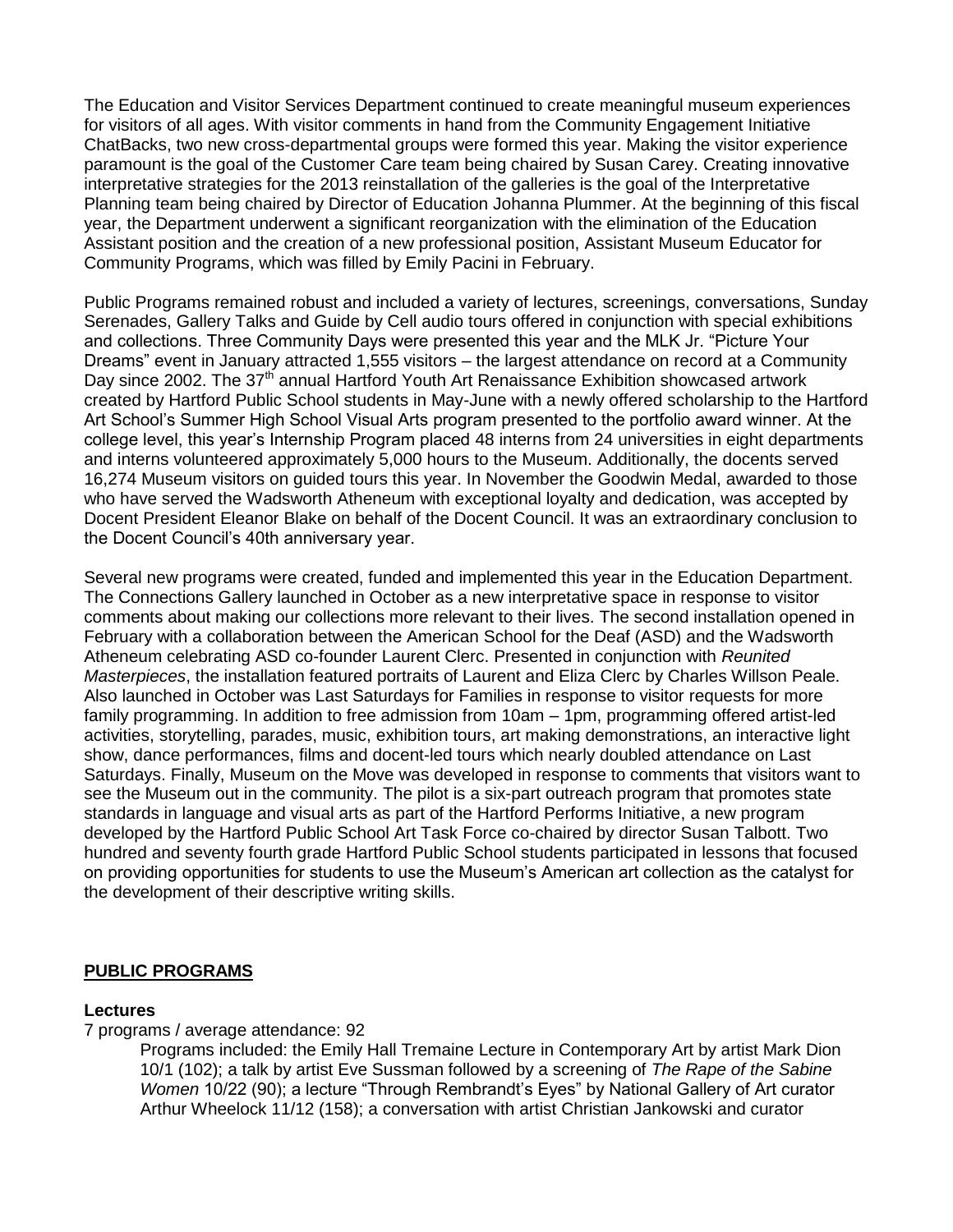Nicholas Baume moderated by Patricia Hickson 12/10 (50); a lecture "Renaissance Mythologies" by Wesleyan University professor John Paoletti 3/18 (80); a lecture and book signing on Andy Warhol by critic Arthur C. Danto 4/10 (123); a lecture on the Spanish artist Valdés Leal by Indianapolis Museum of Art curator Ronda Kasl 4/29 (42).

#### **Sunday Serenades**

3 programs / average attendance: 159

Chamber music series presented in collaboration with the Hartford Symphony Orchestra under the Artistic Direction of HSO Concertmaster Leonid Sigal. Programs included: Music in the Age of Rembrandt 11/22 (188); Music to accompany *Reunited Masterpieces* featuring works by Eisler, Handel, and Bach 2/21 (177); and *Two to Tango:* Modern Masters for Violin and Guitar 5/2 (112).

Please accept my thanks for the opportunity to attend yesterday's performance featuring Jason Vieaux and Leonid Sigal, both superb musicians… beautiful music and first-rate artistry…I extend my thanks for the Hartford Symphony Orchestra and to the Atheneum for providing such excellent and high quality functions.

– Irma Zola, Wallingford, CT (May 2010)

## **Phoenix Art After Hours: First Thursdays**

Education led activities, connecting people and art included: artist talk by Chet Kempczynski 7/2; *Skin* with Henna body art by Laura Olson 8/6; *Matrix Mania* with talk by Patricia Hickson and screening of *Running Fence* 9/3; *Novemberfest* featuring a stand-in cutout of "Rembrandt's people" 11/5; *Tinsel Town* featuring luminarias with artist Anne Cubberly 12/3; *Angels and Demons* featuring docent-led tours 1/7; *Kitty Kraus: MATRIX 158* with artist Kitty Kraus 2/4; *March Love Madness* with CONCORA-To-Go singing love songs 3/4; *Noche Caliente* featuring "Hot Tour" 4/1; *Art and Renewal: A Celebration of New Orleans Culture* with a talk by exhibiting artist Donald Boudreaux 5/6; *Justin Lowe: MATRIX 159* with a talk by Justin Lowe, 6/3

#### **Gallery Talks**

#### 11 tours / average attendance: 29

On Fridays at 12noon. Talks included: Eugene Gaddis on *Modernism in Art and on Stage* 7/10 (24); Betsy Kornhauser on *Joseph Cornell's Boxes and Other Small Wonders: Collecting American Art* 7/24 (33); Patricia Hickson on *The MATRIX Effect* 9/11 (19); Eric Zafran on *Rembrandt's People* 10/30 (62); Stephen Kornhauser and Ulrich Birkmaier for *The Artful Tea: Rembrandt's Studio* 11/4 (30); Andrea Miller-Keller on *Matrix: Then and Again!* 11/20 (50); Lynne Bassett on *The Allure of Lace* 2/26 (7); Eric Zafran on *Reunited Masterpieces* 3/36 (30); Gary Wait and Elena Blue on *Connections Gallery: American School for the Deaf* 4/30 (6); Mary Tompkins Lewis on *El Greco in Context* 5/21 (34); Anne Butler Rice on *Toothpicks and Toilets: Materials of Art* 6/18 (22).

#### **Art in Focus**

56 tours / average attendance: 14

20 minute, docent-led discussion on one work of art on Thursdays and beginning in January during Last Saturdays for Families at 12noon. Monthly themes included: Patriots and Politics in July (45); Hudson River School in September (94); Down by the Sea in August (38); *The MATRIX Effect* in October (81); *Rembrandt's People in* November (84); European Art in December (49); European Art in January (48); Abstraction in February (62); Nineteenth-Century American Art in March (60); Pop to Contemporary Art in April (67); *Reunited Masterpieces* in May (36); Art in 3D in June (47).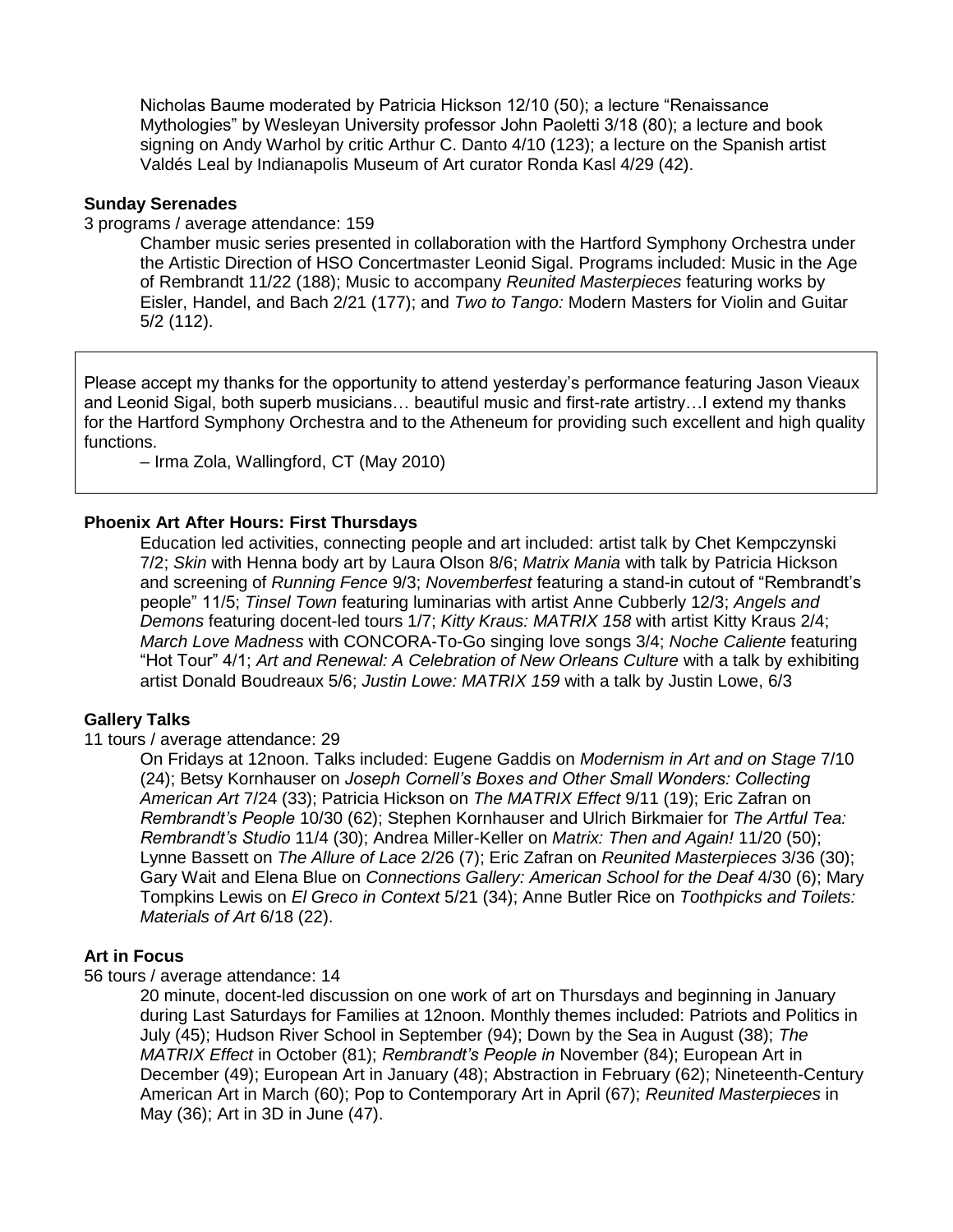## **Guide by Cell**

2 audio tours *Rembrandt's People*, October 10, 2009 – January 24, 2010 Unique visitors: 1,950; Average # prompts heard by unique visitors: 4.9 Students from the University of Hartford gave voice to the people in Rembrandt's portraits. The audio tour included a total of 8 prompts. *Reunited Masterpieces*, February 14, 2010 – May 30, 2010 Unique visitors: 498; Average # prompts heard by unique visitors: 4.5 Seven prompt contributors included curators Lawrence W. Nichols from the Toledo Museum of Art, Ronda Kasl from the Indianapolis Museum of Art; David Franklin from the National Gallery of Canada, Betsy Wieseman from The National Gallery, London, Alex Kidson from the Walker Art Gallery, Liverpool, and Eric Zafran and Elizabeth Mankin Kornhauser both from the Wadsworth Atheneum Museum of Art.

#### **Adult Tours**

Attendance: 6,128

## **COMMUNITY PROGRAMS**

#### **Summer Art Studio**, July 2009

Attendance: 139

Tours and studio art activities with Hartford Public Library summer youth program.

#### **Community Days** (free admission 10am-5pm)

3 programs / average attendance: 991

Whirls and Twirls, Saturday, September 26 / Attendance: 760

Annual fall Community Day is free for everyone! In collaboration with the Greater Hartford Academy of the Arts there was live jazz in Avery Court and a dance performance specially choreographed by Deborah Goffe (Scapegoat Garden's Artistic Director) in Morgan Great Hall. The theme was *Whirls and Twirls*, based on the Sol LeWitt mural, and art-making activities, a film and docent-led tours and conversations were available throughout the day for visitors all ages.

- MLK, Jr. Community Day: Picture Your Dreams, January 18 / Attendance: 1,555 Hands-on projects included working with local artists to make paper dream quilts, drawing your dreams inspired by the Surrealists, and postcard collages in conjunction with the Amistad Center for Art & Culture's exhibition *Digging Deeper*. Other activities included live gospel music, docent-led tours, storybook time, and screening of the film *The Quilts of Gee's Bend*.
- Juneteenth Community Day: Let's Make Music, June 12 / Attendance: 659 Celebrating the music and culture of New Orleans, this Community Day offered handson art-making activities, including working with local artists to create umbrellas and musical instruments found within this city's vibrant culture. Themed tours of the Museum's galleries, community dance performances, storytelling in the galleries, facepainting, 60 second karaoke, lively music, and food rounded out the day's events. This program was organized with the Amistad Center for Art & Culture in conjunction with their exhibition *High Water Marks*.

#### **First Night Hartford**, December 31, 3-5pm / Attendance: 602

This free festive program on New Years Eve offered families the opportunity to create their own masks in the museum with video and music in the theater.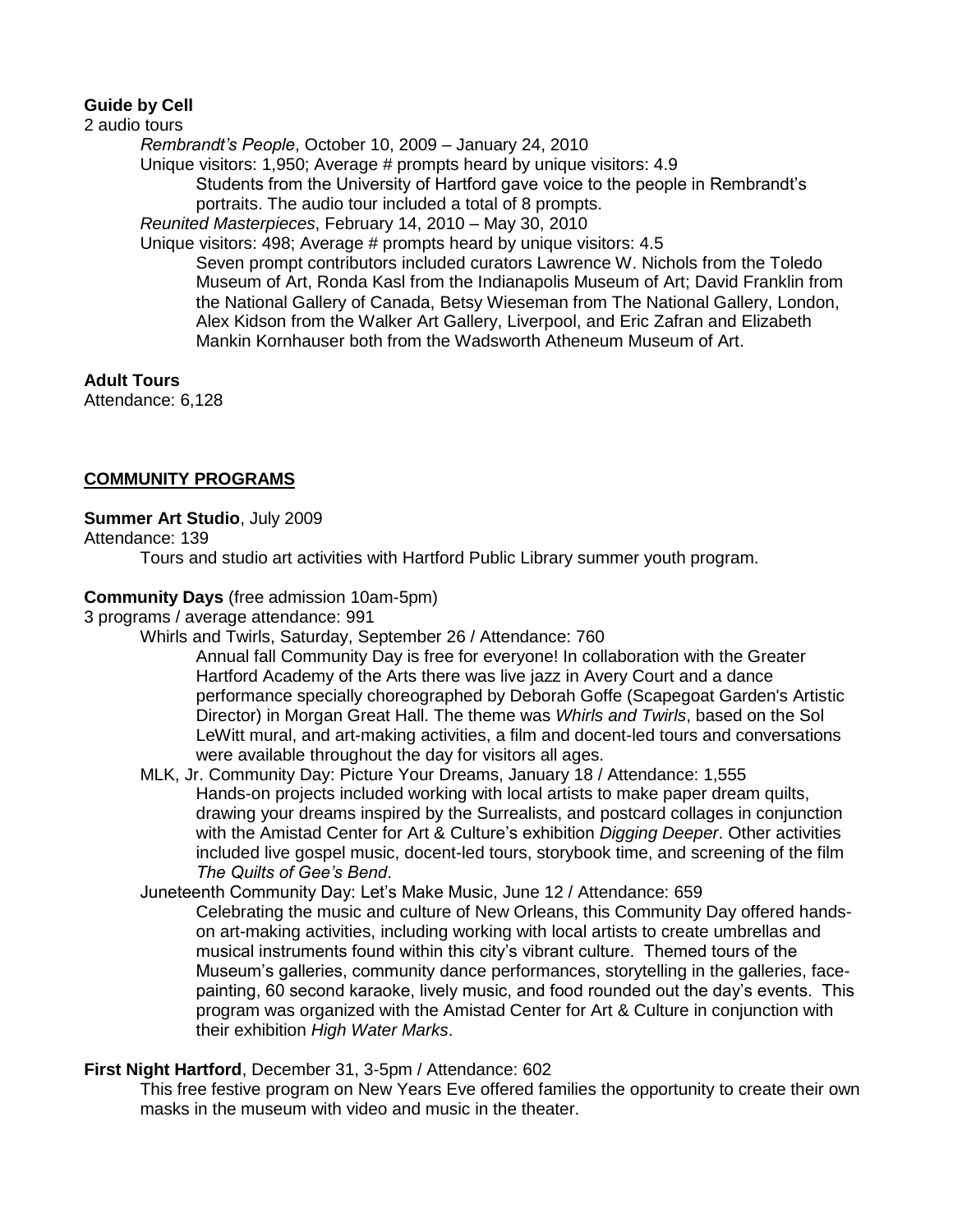## **Charter Oak Cultural Center, Youth Arts Institute After-School collaboration**

8 tours / average attendance: 7

This program offered repeat museum visitation by Hartford elementary school students in the Youth Arts Institute after-school studio art program which connects to the museum's *Learning to Look* tour curriculum through seven docent-led visits. February 4 (10), February 18 (10), March 4 (9), March 18 (6) April 22 (5); May 6 (5); May 20 (6)

## **Connections Gallery**

2 installations

*Mark Dion*, October 1, 2009 – February 14, 2010

Comment Cards posted: 422 / 5% directly related to installation

Wadsworth Dig: Museum staff and volunteers were asked to "dig" around in their basements, attics and closets to contribute objects similar to those found during Mark Dion's New England Digs. Visitors were invited to rearrange the objects to create their own display.

*American School for the Deaf*, February 27 – June 6, 2010

Comment Cards posted: 395 / 28% directly related to installation

The American School for the Deaf (ASD) and the Wadsworth collaborated to create an installation celebrating Laurent Clerc in conjunction with *Reunited Masterpieces*. The Connections Gallery features two portraits of Laurent and Eliza Clerc by Charles Willson Peale, which are on long-term loan from ASD.



COMMENTS? Post a drawing. Offer an opinion. Make your mark. Name (optional)  $J$ onathar where are you from?  $\hat{ASD}$  Date  $\hat{H}$ 

#### **FAMILY PROGRAMS**

#### **Last Saturdays for Families**

11 programs / average attendance: 406

Last Saturdays, 10am to 1pm, artist-led activities, storytelling, parades, music, exhibition tours, art making demonstrations, interactive light show, dance performances, films, *Eyes on Art* Family Tour and *ABCs: Art, Books, Connections* Tour, *Ask About Art* and *Art in Focus*. Program themes included: Happy Halloween! 10/31 (350); Portraits: Face to Face 11/28 (543); Winter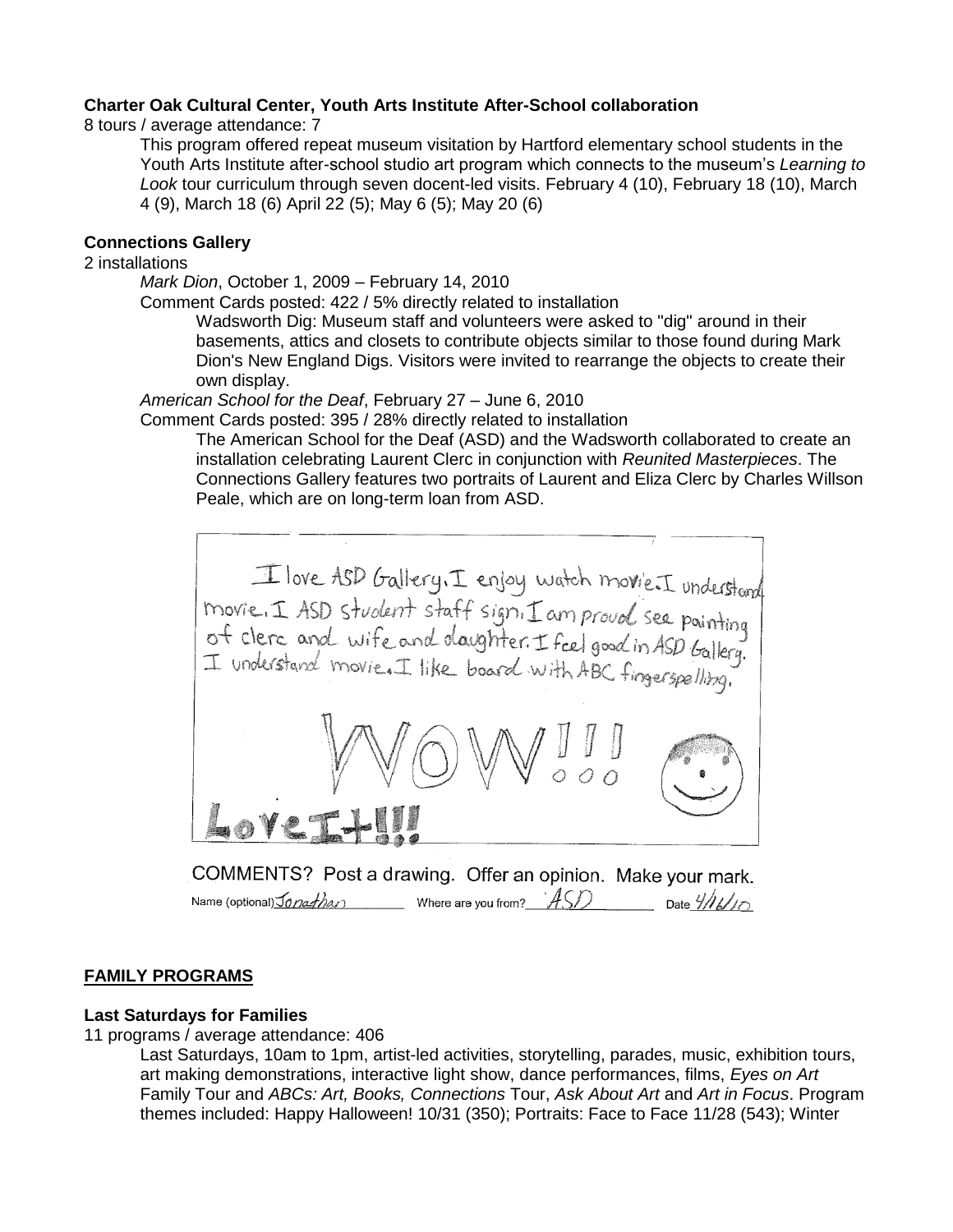Wonderland 12/26 (434); Stories in Art 1/30 (248); Light and Sound 2/27 (256); We Go Together 2/27 (415); Mother Nature 4/24 (484); American Adventure 5/29 (303); Sculpt It! 6/26 (209). Programs collaborators included: Center Church and the Ancient Burying Ground, American Mural Project and *Big Read Hartford* at the Hartford Public Library, Hartford City Ballet, and Mark Twain House and Museum.

"I am a life-long Connecticut resident with four children ages 3-11 who have never been to the museum and we all had a blast… Not only will we be back, but my wife and I are also interested in becoming members."

– Visitor, SurveyMonkey

## **Festival of Trees and Traditions: Family Gallery Time**

2 programs / average attendance: 34 Museum Docents were available in the galleries with Family ArtPacks.

**Family ArtPacks**, ongoing Usage: 120

**Family Tours** – Docent-led tours offered during Last Saturdays for Families (Oct-Dec) 6 tours / average attendance: 20

# **TEACHER AND STUDENT PROGRAMS**

#### **Teacher Programs**

4 programs / average attendance: 29

Teacher programs offered to integrate art into the school curriculum. Programs included: Special "Learning to Look" tour for a national Teacher Institute organized by Salem State College and funded by the NEH on "Picturing Early America" 7/23 (27); *Evening for Educators – Teaching Resources: American Art –* American art lecture by Elizabeth Kornhauser, with lecture by artist Mark Dion 10/1 (44); *Evening for Educators – Teaching Resources: European Art* with a lecture on *Reunited Masterpieces* by curator Eric Zafran and on Renaissance mythologies by John Paoletti [5 teachers earned CEUs] 3/18 (32); Teacher Workshop for The Taft School, focused on various inquiry-based questioning strategies used to integrate art within a language arts curriculum 4/20 (14).

**Museum on the Move: School Pilot Program**, April 26-June 4

12 outreach classroom visits and 4 Museum visits / average attendance: 529 4 schools (12 classrooms) / approximately 270 Hartford Public School students

I was able to see student growth and students were able to gain a rich oral language. – Denice Gerrett from America's Choice at SAND

Museum on the Move: School Pilot was a four week outreach program using the visual elements of the Museum's American art collection to promote state standards in language and visual arts. This pilot is part of the Hartford Performs initiative, the arts task force created to facilitate the integration of the arts within the curriculum of Hartford public schools. HPS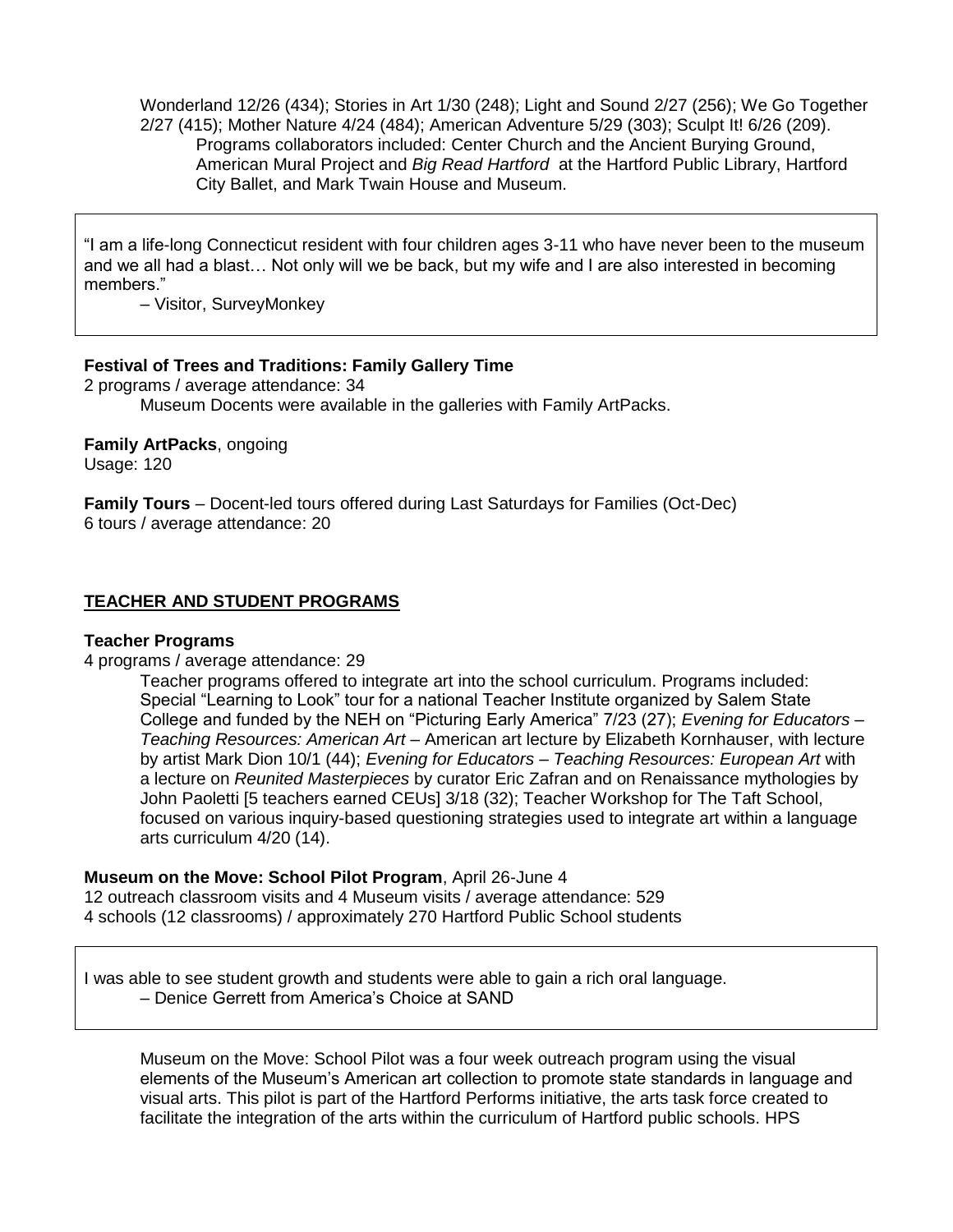students participated in 6 activities, including 2 classroom lessons, 2 art classroom lessons, a docent classroom visit, and a trip to the Museum for a docent-led tour. These lessons focus on providing opportunities for students to use the Museum's collection as the catalyst for the development of their descriptive writing skills.

Partner schools: Naylor, Noah Webster (including teachers Sue Goldberg and Paul Wallen writing curriculum), SAND and Wish Schools

#### **Hartford Youth Art Renaissance Exhibition**, May 8-June 6

Awards Ceremony: May 22 / Attendance: 220

37<sup>th</sup> annual HYAR exhibition, a celebration of student artwork created by Hartford Public School students in pre-kindergarten through the twelfth grade. New to the program this year, the Museum offered a scholarship to the HYAR portfolio award winner to attend the Hartford Art School's Summer High School Visual Arts program.

**Student Tours:** Attendance: 8,764

*What was the most memorable thing about your museum visit?*

The quality of our docent. [She] was knowledgeable and informative abut the art, but best of all, she seems to understand kids and was *excellent* at letting them ask questions and at *really listening* to and *responding* to their observations. Thank you!

– Teacher, from 2009-2010 School Tour Evaluation Survey

#### **UNIVERSITY PROGRAMS**

**University Tours** Attendance: 815

#### **Internship Program**

48 interns from 24 universities in 8 departments volunteered more than 5,000 hours in the following departments: Auerbach Art Library, Archives, Curatorial, Education, Institutional Advancement, Museum Design, Public Relations and Marketing, Registrar.

#### **DOCENT PROGRAM**

**2009 Goodwin Medal Award** November 19

After 40 years of active, dedicated and knowledgeable leadership, the Docent Council has become a part of the fabric of the life of this great museum and, for many of our visitors and members, its public face. Guiding countless children and adults from all geographic reaches through the museum's permanent collection and traveling exhibitions, the docents have enhanced the visitor experience extraordinarily with their keen insights, their charm and their energy.

– Coleman Casey, Past President of the Board of Trustees